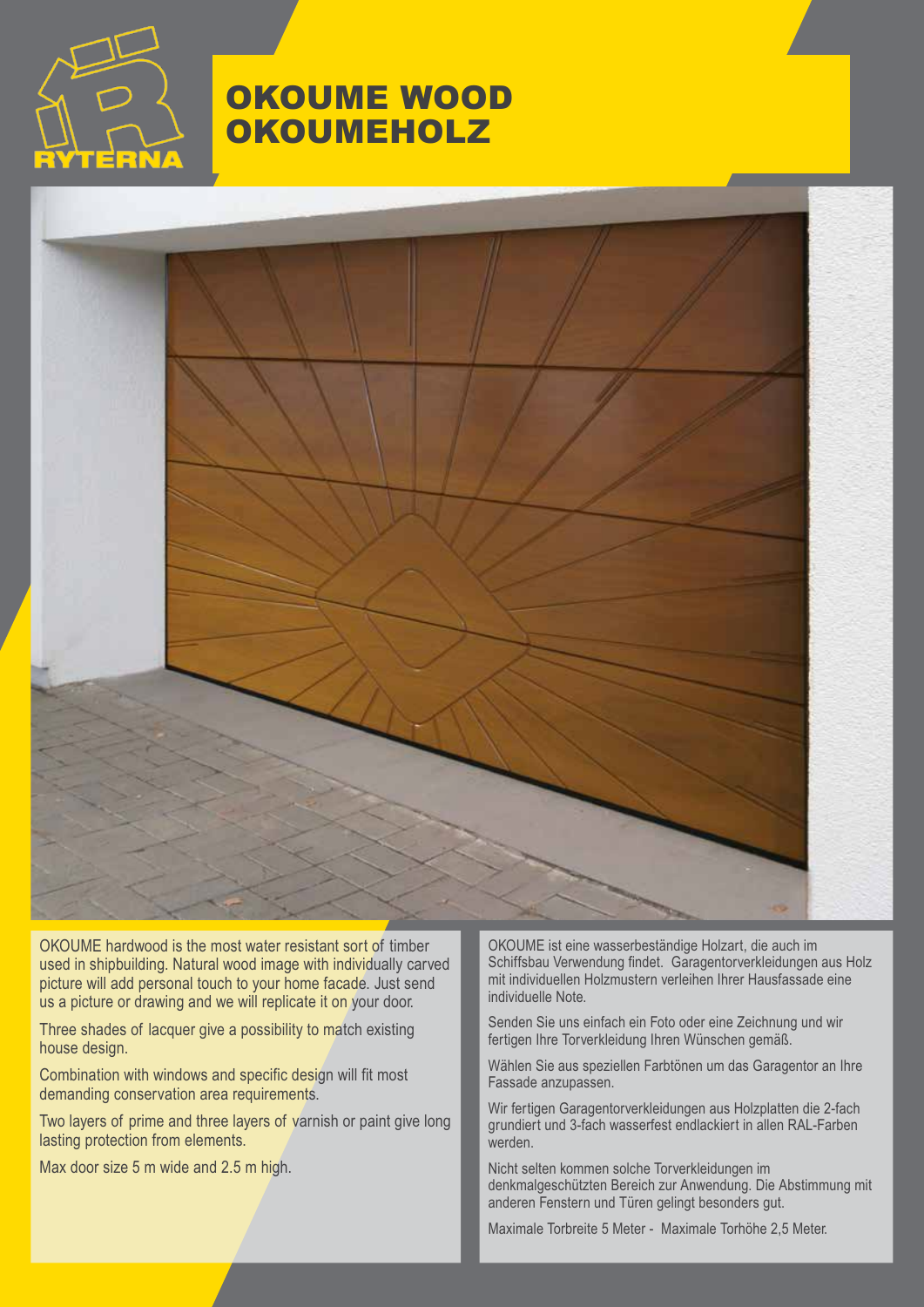

12 mm thick OKOUME plywood board is fitted on top of 40 mm sandwich panels, combining nice look of the natural wood with good insulation and solid door structure.

Die 12 mm starken OKOUME-Sperrholzplatten werden auf unsere sehr stabilen Torpaneele aufgebracht und verbinden den natürlichen Ausdruck von Holz mit der vorzüglichen Stabilität und der guten Isolierung unserer Torpaneele.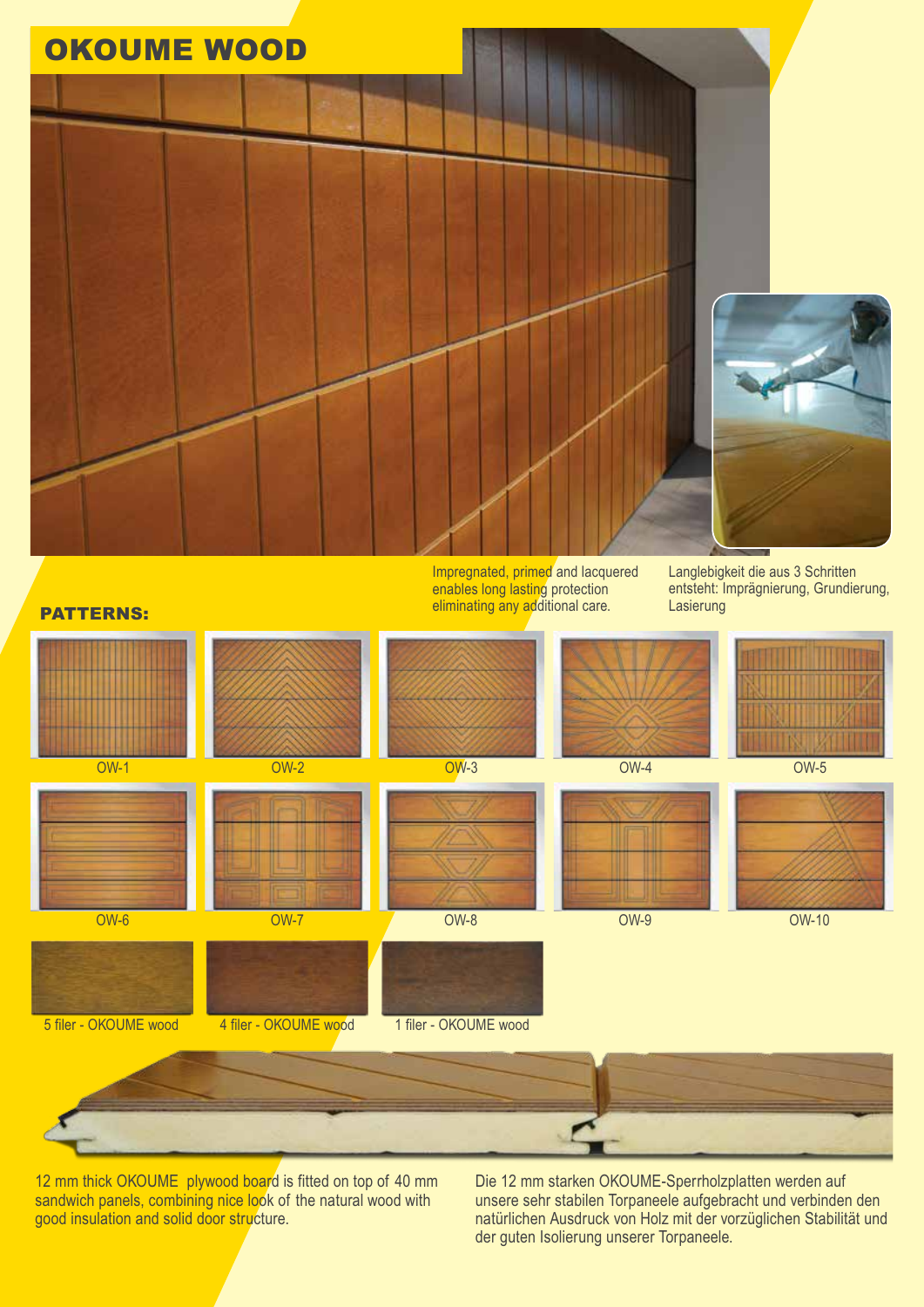## OKOUME RAL



Okoume garage doors could be carved according individual design, 3 layer primed and painted.

Okoume Torverkleidungen mit individuellen Designs 3-lagig grundiert und wasserfest lackiert

#### 上海の PATTERNS:











FW-6 FW-7 FW-7 FW-8 FW-8 FW-9 FW-9 FW-10









Painted in RAL colour Lackierung in RAL Farbe